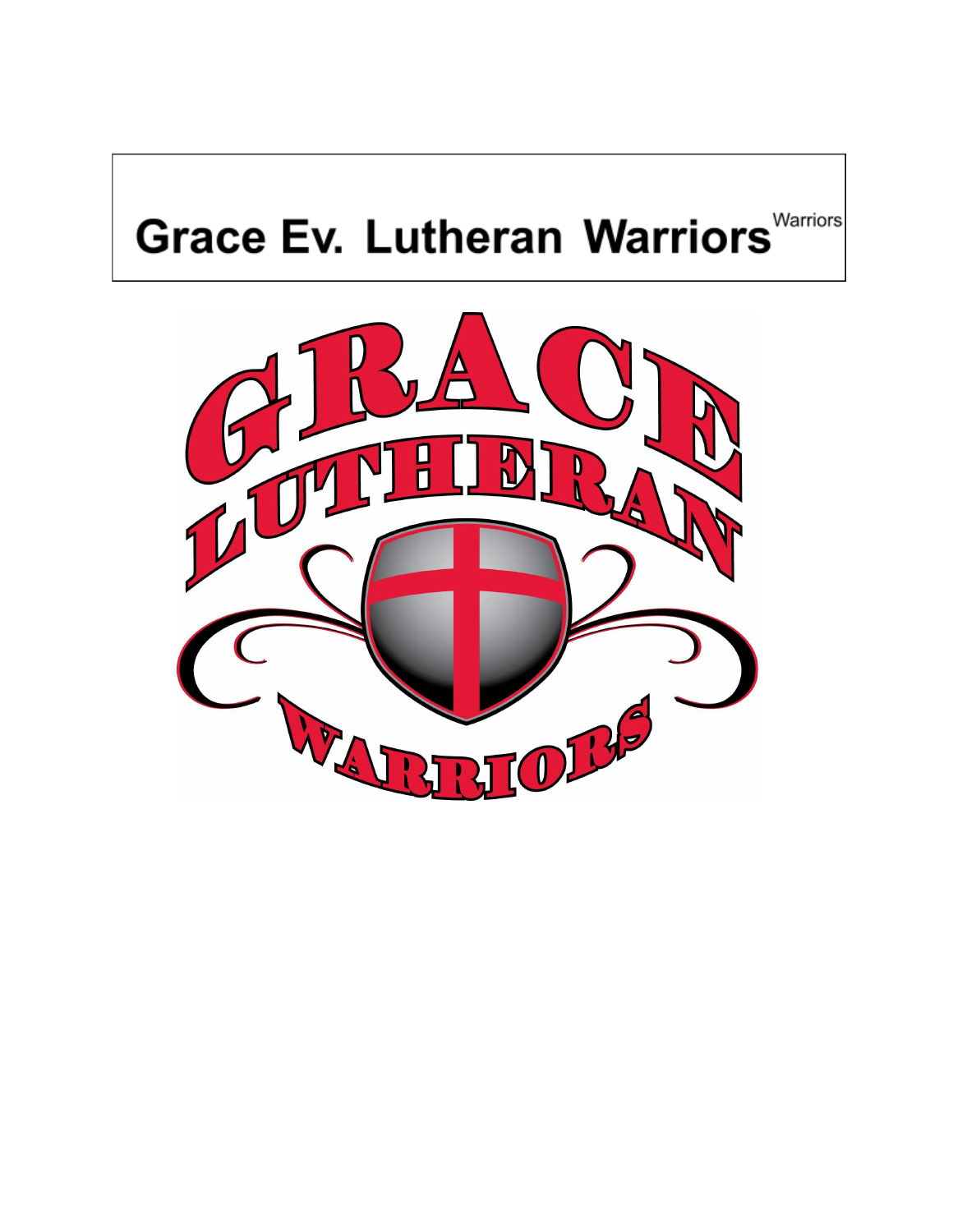## **TABLE OF CONTENTS**

# 2022-2023 Athletic **Handbook**

| Introduction                                           | 3              |
|--------------------------------------------------------|----------------|
| Purpose                                                | 3              |
| Philosophy                                             | 3              |
| Scheduling                                             | 3              |
| <b>Sports Offered</b>                                  | 3              |
| <b>Participation Requirements</b>                      | 4              |
| <b>Athletic Director Duties &amp; Responsibilities</b> | 4              |
| Coach Duties & Responsibilities                        | 5              |
| <b>Student Athlete Responsibilities</b>                | 5              |
| Parental Support of Athletic Program                   | 6              |
| <b>Injuries</b>                                        | 6              |
| <b>Insurance</b>                                       | 6              |
| <b>Playing Time</b>                                    | $\overline{7}$ |
| <b>Athletic Fees</b>                                   | $\overline{7}$ |
| Attendance                                             | 8              |
| <b>Eligibility &amp; Conduct</b>                       | 8              |
| <b>Parent Permission &amp; Student Consent</b>         | 8              |
| Transportation                                         | 9              |
| Uniforms & Equipment                                   | 9              |
| <b>Coaches' Contact Information</b>                    | 10             |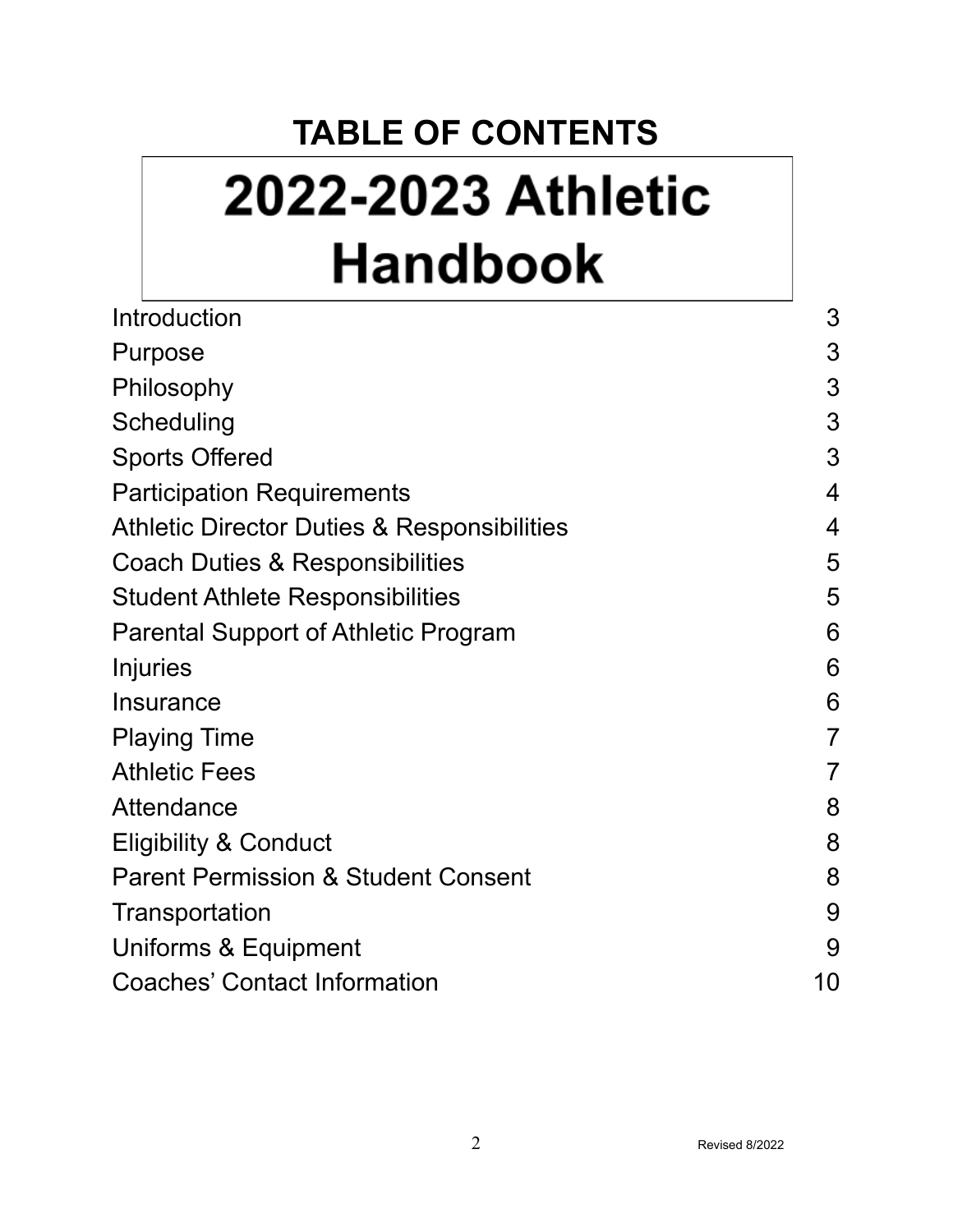## **INTRODUCTION**

Students who desire to be a member of an athletic team at Grace Ev. Lutheran School should understand that it is a privilege to participate in team sports. All athletes should do all things to the glory of God.

## **PURPOSE**

The purpose of athletics at Grace Ev. Lutheran School is to teach students how to live their Christian faith both on and off the field. Coaches will model positive behaviors such as self-discipline, commitment, motivation, honesty, humility, loyalty, cooperation, fairplay, and good sportsmanship to give their students an increased understanding of what it means to lead a sanctified life, especially regarding the following:

- Reflecting the Christ-centered mission of Grace Ev. Lutheran School, all athletes will be held accountable for their actions during sports events as well as during the school day.
- As a responsible athlete, students must maintain high academic standards. An athlete becomes ineligible to participate if he/she receives one F or two D's on a report card.
- Student athletes should, at all times, show respect for their teammates and the authority of both coaches and game officials.

## **PHILOSOPHY**

Grace's Athletic Program develops the students' athletic skills while reinforcing the students' walk of faith. *I can do all things through him who gives me strength. – Philippians 4:13*

Through the power of the Holy Spirit, God's Word is the vital force and determining standard of all instruction. Athletics is one part of the total educational experience. Grace's students will learn to conduct themselves in a manner worthy and pleasing to God in all they do on and off the sports fields. *So whether you eat or drink or whatever you do, do it all for the glory of God. – 1 Corinthians 10:31*

## **SCHEDULING**

Games will be scheduled on a sport-by-sport basis. Grace's Athletic Director will submit team information to the secretary of the Black Canyon Athletic League to be included in the schedule. All coaches must provide a schedule of practices and games to Grace's Athletic Director as well as to the students who are participating in each sport and to their parents. Please be aware that parents and coaches may need to be flexible in the event of any unforeseen date/game changes.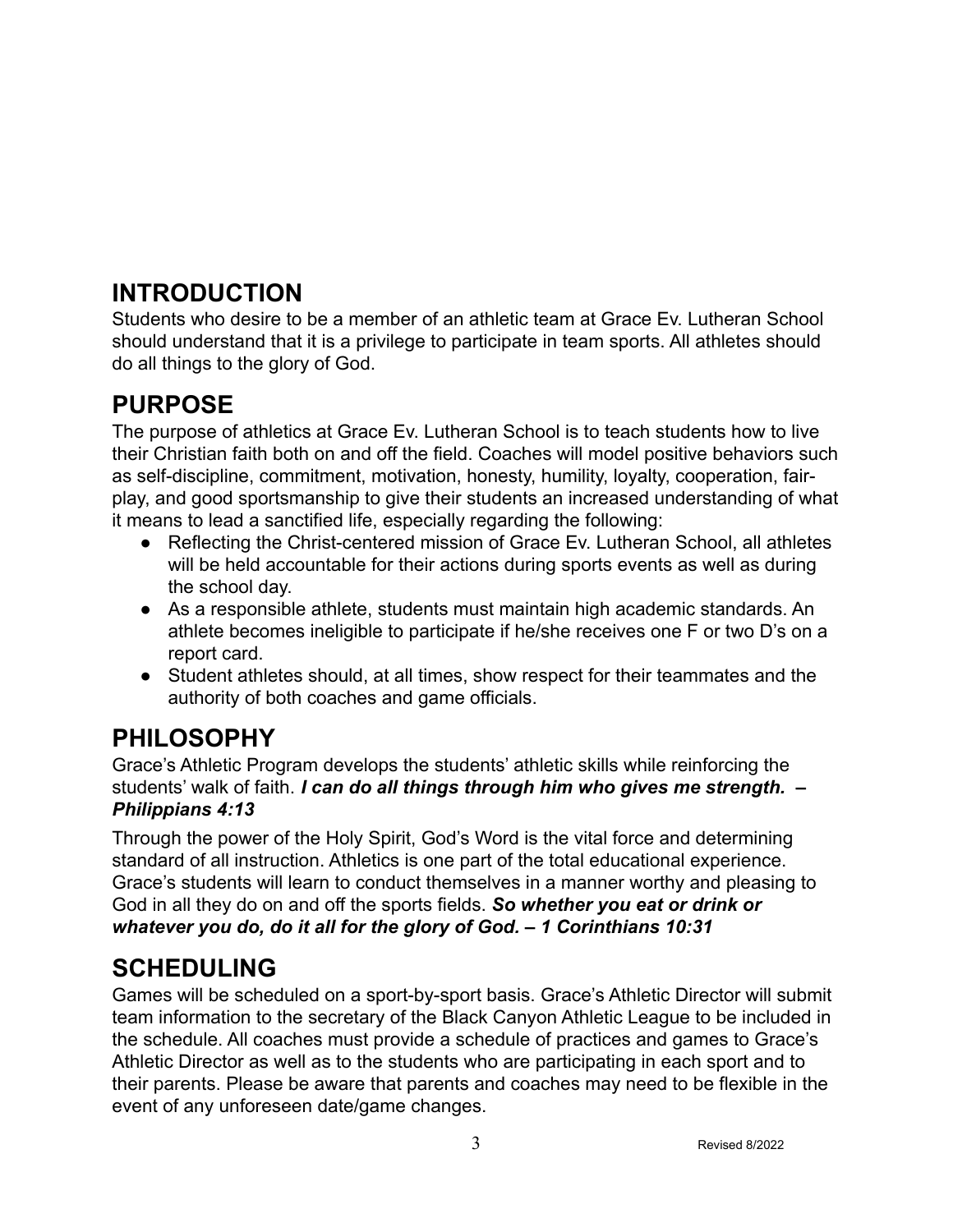## **SPORTS OFFERED**

#### **Fall Sports (September-December)**

- A & B Volleyball  $-5^{th}$ -8<sup>th</sup> Grade Girls
- Soccer  $-5$ <sup>th</sup>-8<sup>th</sup> Grade Boys & Girls (There is no B Team in soccer, so try outs will be held if the number of students desiring to play *soccer exceeds 20.)*

#### **Winter & Spring Sports (January-April)**

- A & B Basketball  $-5^{th}$ -8<sup>th</sup> Grade Boys
- A & B Basketball  $-5<sup>th</sup>-8<sup>th</sup>$  Grade Girls *(Trips to the San Diego Basketball Tournament at the end of January will only be made in even numbered years when there is no Washington, D.C. trip.)*
- Track and Field  $-3^{rd} 8^{th}$  Grade Boys & Girls

If the number of participants in the above-designated grade levels is not enough to form a team, coaches may draw athletes from lower grades. See the Participation Requirements section for details.

#### **PARTICIPATION REQUIREMENTS**

A sport will be offered as long as there are enough participants to field a team plus one. If the minimum number of participants is not met or a sport has no coach, the Athletic Director and Principal will determine whether or not the sport will be offered.

- No cuts will be made at the A or B levels except in soccer as previously stated.
- Fifth grade is the lowest grade from which participants will be drawn for an A Team sport.
- Fourth grade is the lowest grade from which participants will be drawn for a B Team sport.

## **ATHLETIC DIRECTOR DUTIES & RESPONSIBILITIES**

The Athletic Director will report to the Principal and the School Board. She will be in charge of supervising the coaches, referees, guests on campus, and the campus grounds. She will maintain a continuing correspondence with the Principal.

#### **Position Statement:**

- The Athletic Director should demonstrate a Christian attitude at all times and be the spiritual example for the coaches and the parents.
- The Athletic Director is in full agreement with the policies as reflected in the *Grace Ev. Lutheran Athletic Handbook* (rev. August, 2018) and the *Black Canyon Lutheran Athletic League Handbook* (rev. 2013). She will adhere to the guidelines as stated in the above listed handbooks.
- The Athletic Director is the representative of the school when available at both home and away games. As the face of Grace's athletics program, she should be welcoming to visitors and be flexible when dealing with any problems that may occur. She should be aware of any possible liability issues.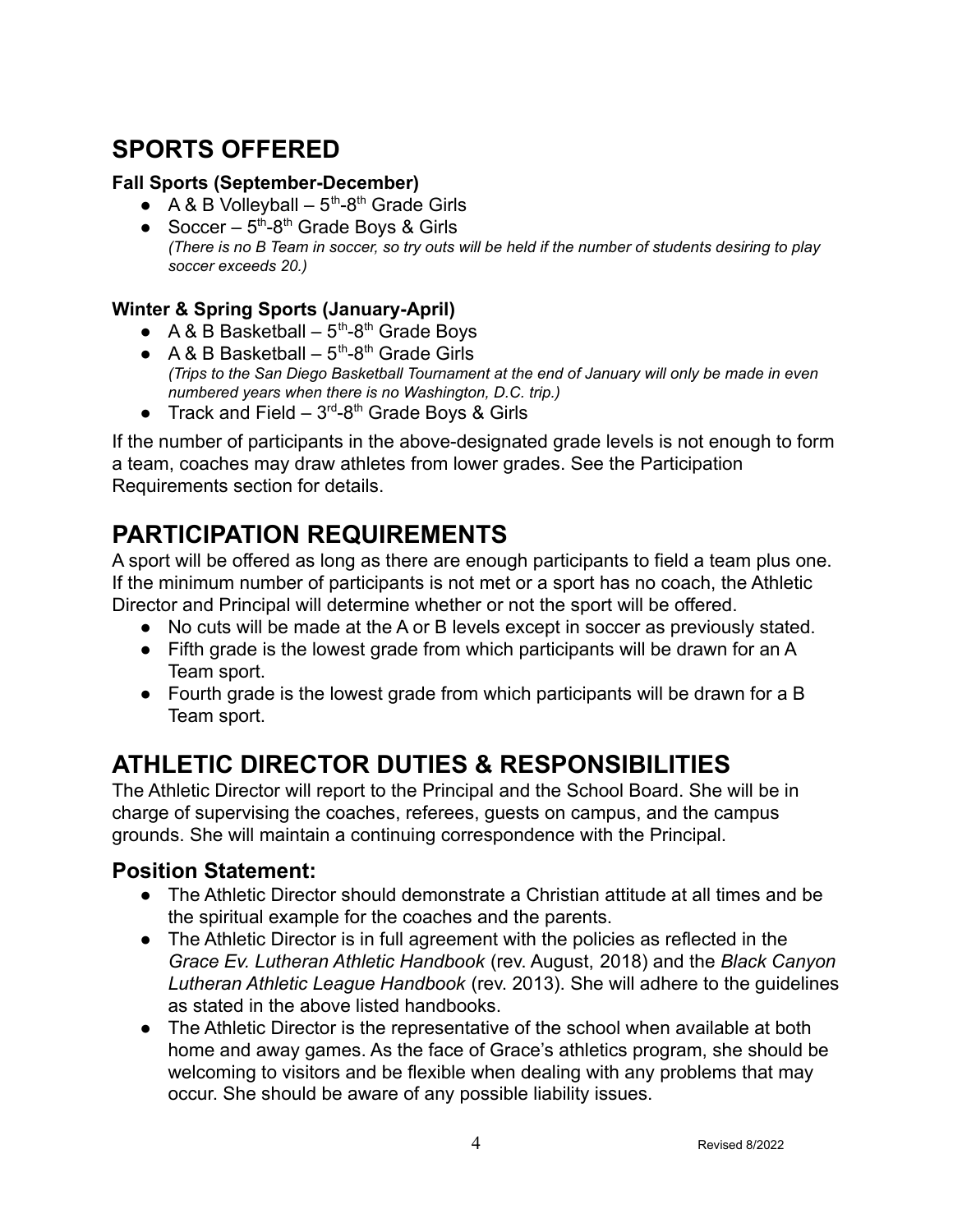- The Athletic Director will exhibit a sense of pride in her school through marketing ventures and public relations.
- The Athletic Director will approach any issue in the light of Matthew 18:15-17: *15 "If your brother or sister sins, go and point out their fault, just between the two of you. If they listen to you, you have won them over. <sup>16</sup>But if they will not listen, take one or two others along, so that 'every matter may be established by the testimony of two or three witnesses.' <sup>17</sup> If they still refuse to listen, tell it to the church; and if they refuse to listen even to the church, treat them as you would a pagan or a tax collector.*

**Summer Duties:** The Athletic Director will do the following:

- Attend the Black Canyon Lutheran Athletic League (BCLAL) athletic director's league meeting in June.
- Plan coaches meeting for Grace coaches to inform them of any changes of which they need to be aware for the upcoming sports season.
- Order any equipment that needs to be replaced or updated.
- Order and approve all uniform purchases when needed.
- Coordinate the volunteer coaches.
- Arrange the use of fields necessary for soccer.
- Coordinate referees for game days.

## **COACH DUTIES & RESPONSIBILITIES**

The coaches report to the Athletic Director. They will supervise the students on their teams and maintain a working relationship with the Athletic Director and other coaches referring to Matthew 18:15-17 for guidance.

#### **The coaches will:**

- Follow all guidelines outlined in the *Grace Ev. Lutheran Athletic Handbook*.
- Make sure that all sports participants feel they are part of the team.
- Help and encourage sports participants to hone their skills and grow spiritually as it applies to teamwork and athletic competition.
- Adjust coaching techniques based on the strengths and weaknesses of the athletes.
- Be aware of changing rules, techniques, and philosophies as they apply to their sport and program.
- Monitor athletes' use of equipment in order to ensure safe and proper use.
- Have a medical kit available at all games and practices.
- Model Christian values for the sports participants and fans at all times.

#### **STUDENT ATHLETE RESPONSIBILITIES**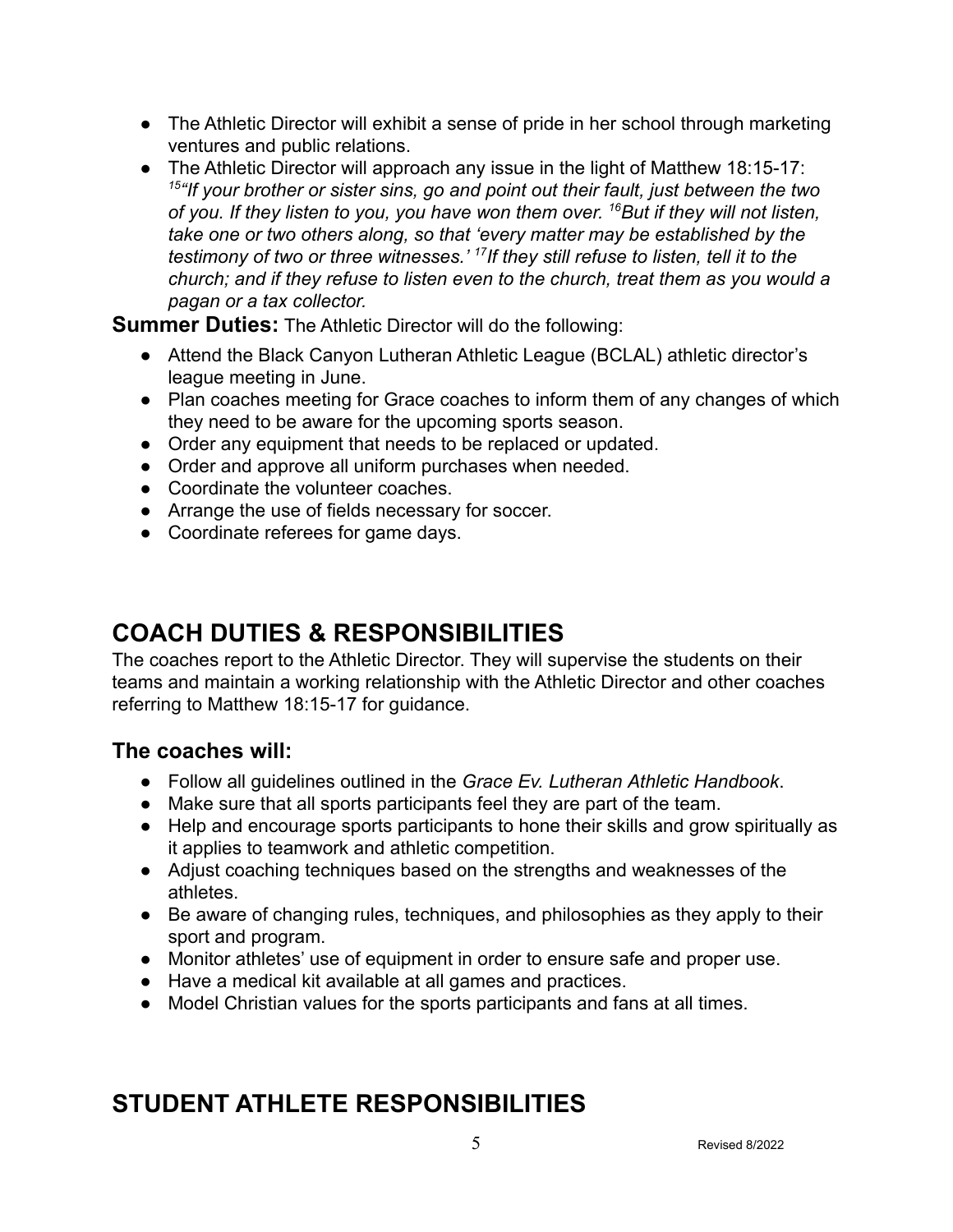Athletic participation is a privilege offered to all students who meet team requirements and are willing to assume the responsibilities of team membership. As redeemed children of God and as an expression of their faith, student athletes will strive to do the following:

- Display respect for rules, officials, coaches, and all in authority
- Display a spirit of cooperation and teamwork
- Use his/her God-given gifts and talents to the best of his/her ability

#### **PARENTAL SUPPORT OF ATHLETIC PROGRAM**

Parental support of the athletic program at Grace Ev. Lutheran School is an important part of its success. Parents are encouraged to support all members of the team as they work toward a common goal and purpose.

#### **Parental support may come in any or all of the following forms:**

- prayers for God-pleasing use of all talents showered on athletes and coaches
- volunteer help throughout the season
- words of encouragement to players and coaches
- God-pleasing procedures in dealing with problems

#### **Parents can also support their athlete's commitment to the team in the following ways:**

- Encourage your athlete to demonstrate a team loyalty in all they do.
- Show respect to the coaching staff in all circumstances. If disagreements or concerns arise, deal with them quickly and in a God-pleasing manner *(see above)*
- Look for ways to support your athlete, other team members, other parents, and the coaches throughout the season.
- Accept responsibility by helping to support the sports program if called upon, through officiating, working the scoreboards, or even helping with concessions.

#### **INJURIES**

In the case of injury, the coach should be notified immediately. If the athlete's parents are not present, they will be notified by the coach or Athletic Director regarding the details of the injury.

All coaches will have CPR and First Aid training and will use any available resources to the best of their ability.

Coaches must have First Aid Kits available at all sport practices and games. They will be supplied with these by the Athletic Director well in advance of the first practice.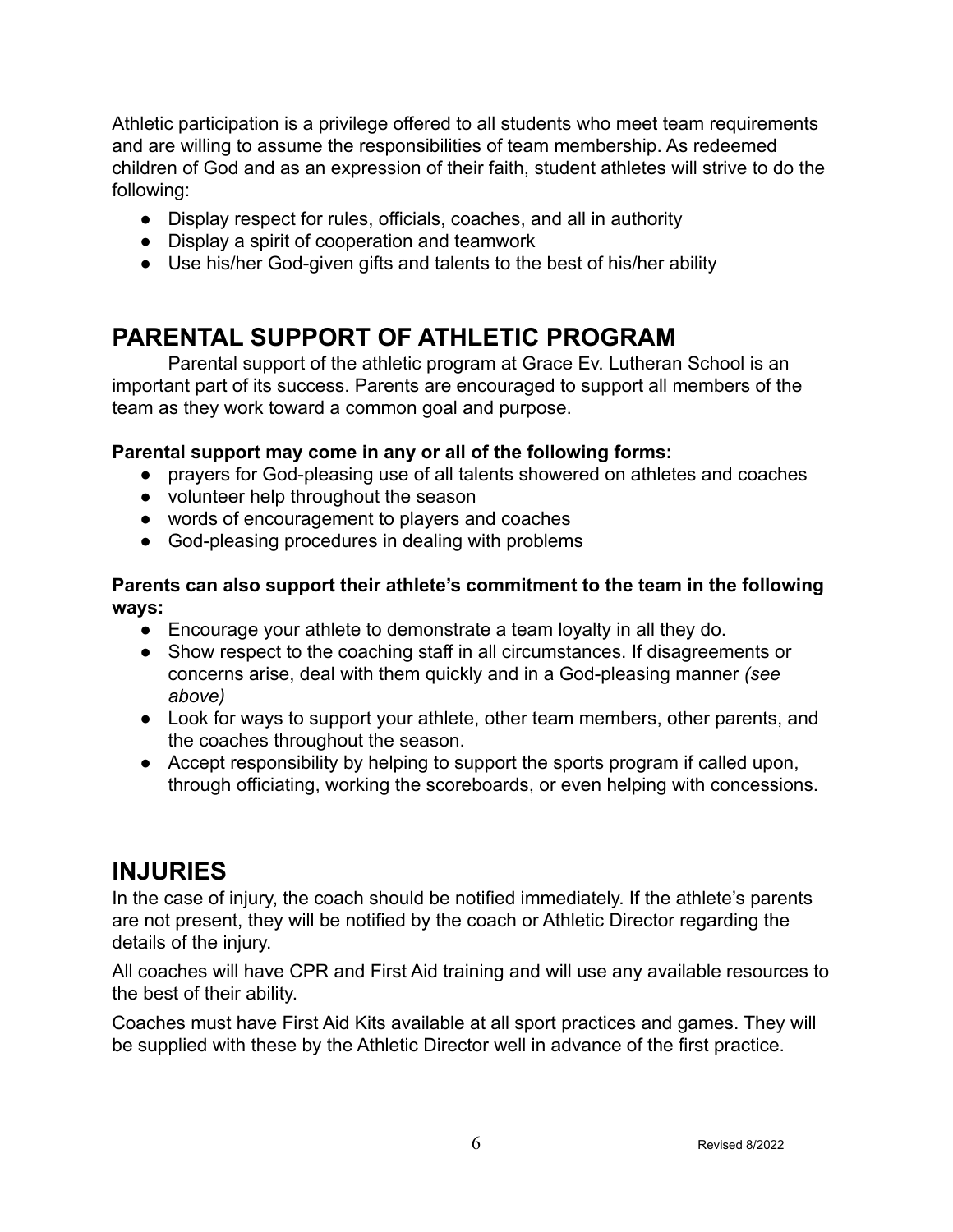## **INSURANCE**

Grace Ev. Lutheran School has accident insurance that covers all students while involved in school-related activities on and off campus. However, this coverage is secondary to any health/accident coverage a parent or guardian has for his family. If an accident occurs, the claim for coverage should first be made against the family accident coverage that applies. Any balance that remains can be claimed against the school coverage.

Forms will be distributed on Registration Day for parents to sign waivers stating that they are aware that athletes will be transported to sporting events by volunteer parent drivers.

## **PLAYING TIME**

The **ideal situation** in team sports would be to have all the team members participate the same amount of time in every contest. **This may not always happen.** Coaches will have to balance their responsibility to teach the fundamentals and to field a competitive team. The talents and abilities of athletes will differ, and consequently, so will the amount of time they will participate **especially** during tournament play.

#### *Every effort will be made to give all student-athletes as much participation as possible, but the athletes must be willing to sacrifice their own goals in favor of the goals of the team.*

At the B Team ( $5<sup>th</sup>$ -6<sup>th</sup> Grade\*) level, the primary goal is to teach the athletes the fundamentals of the game. Teaching is to be the coaches' primary objective.

At the A Team  $(7<sup>th</sup>-8<sup>th</sup>$  Grade) level, coaches will continue to emphasize the objectives (self-discipline, honesty, humility, etc.) taught at the B Team levels and to provide additional opportunities for those athletes whom the Lord has uniquely gifted and have demonstrated dedication, desire, and discipline to be successful in athletic competition. *Whenever possible, the coaches should give precedence to 8 th graders regardless of ability level. This is also contingent on the effort exhibited by the 8th grader and his/her ability to follow the rules. This will be left to each coach's discretion*, but this *should be considered especially during the regular season*.

#### **Disclaimer:**

**Playing time will automatically be affected by the following, but each case may vary:**

- Missing or skipping classes
- Unexcused absences
- Getting a detention
- Being continually late for practices
- Questioning authority
- Not following the rules before, during, or after practices
- Lack of effort or use of God-given talents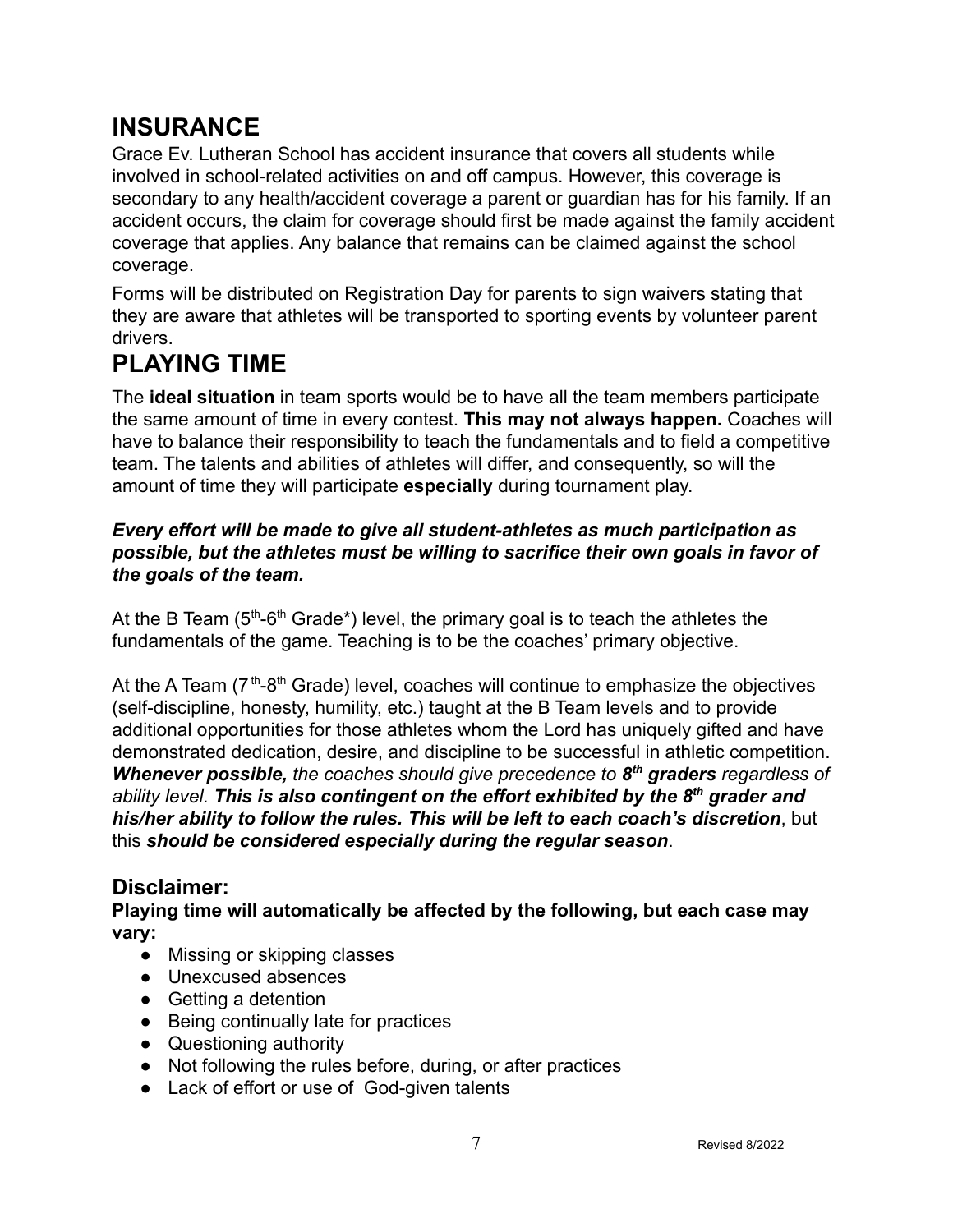## **ATHLETIC FEES**

All students participating in a sport are required to pay an athletic fee. This fee is to be paid prior to the first scheduled event. Participation may be withheld if payment is not made. The cost is as follows:

- **\$ 10.00 per sport**
- **\$ 30.00 individual maximum**
- **\$ 50.00 family maximum**

#### **ATTENDANCE**

A student-athlete must be in school **all day** in order to practice or participate in athletic contests on any given day of school. A medical appointment, attendance at a funeral, or a family emergency are excuses acceptable for not being at school the entire day and still being permitted to participate. Other excuses must be approved by the school administration and the coach or advisor. **All excuses must be given to the coaches in writing or by phone.**

#### **ELIGIBILITY & CONDUCT**

In order to carry out the conduct code of eligibility, the following procedures must and will be followed:

- **1 st Offense** may result in a ½ game suspension (quarter)
- **2 nd Offense** may result in a 1 game (1/2 game) suspension
- **3 rd Offense** may result in the participant being suspended from the sport
- **4 th Offense** may result in the participant no longer being eligible for participation in any sport.

The above are suggested consequences and are applied at the coaches' discretion. All offenses and recommended consequences must be presented to the Athletic Director as well as the principal. More severe misconduct may result in consequences at the level of a  $3<sup>rd</sup>$  or  $4<sup>th</sup>$  offense.

#### **Disclaimers:**

- Athletes will remain part of the team and must practice while under the athletic discipline of a  $1<sup>st</sup>$  or  $2<sup>nd</sup>$  Offense. If disciplined for any reason, unless the athlete is told otherwise, he/she must still sit with the team at games. He/she will not be allowed to dress for the game but can cheer on his/her teammates.
- Post-season tournament games or matches may be part of the suspension.

#### **Eligibility – Detentions**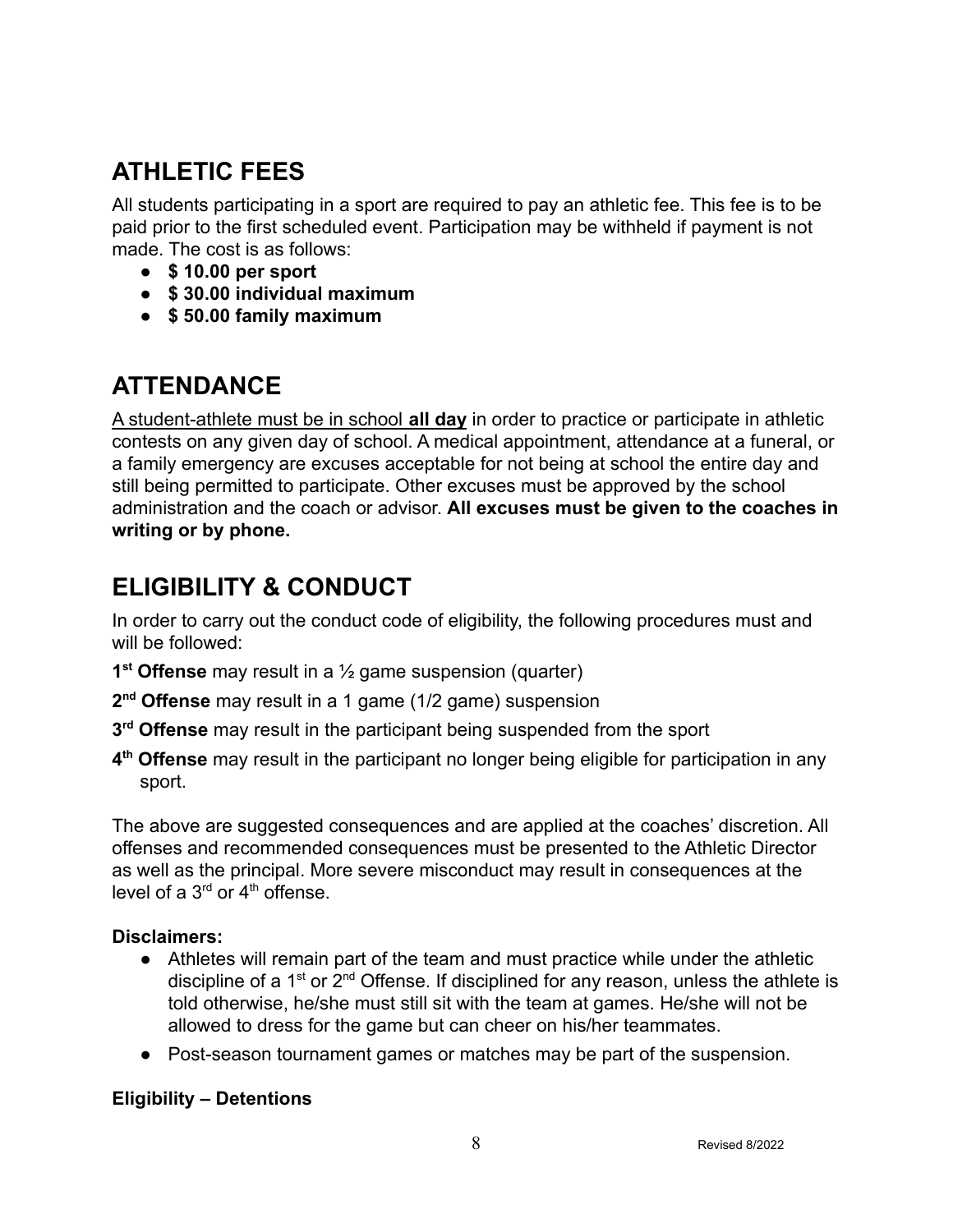Athletes **will be declared ineligible** for accumulating **two detentions** during the sport season.

#### **PARENTAL PERMISSION TO PARTICIPATE & STUDENT ATHLETE CONSENT**

Parental permission to participate in and travel for a sport is required each year. Both student/parent consent forms will be available from the Athletic Director on school Registration Day. It must be completed, signed, and filed with the athletic director before any participation will be permitted.

### **TRANSPORTATION**

#### **Transportation for Practices:**

Parents should **pick their child up no later than 15 minutes after** practice ends. If you are not able to pick up your child by then, please speak with the child's coach. **If you have not spoken to the coach, at the allotted time your child will be sent to Aftercare.**

#### **Transportation for Games:**

Transportation will be arranged for student athletes by their coaches to all off-campus contests if needed. Note that Grace Lutheran athletic rules require riding to and from games with volunteer drivers. All drivers must have copies of their **driver's license**, **vehicle insurance**, and **vehicle registration** on file in the school office. Please make sure all documents have **not expired**.

If you are unable to meet your child at the game, you and your child must make arrangements to be picked up at school. Children are encouraged to call parents with a cell phone once the game is over.

#### **UNIFORMS & EQUIPMENT**

The following guidelines should be followed regarding the handling of uniforms and sports equipment.

- The student athlete is responsible for the care, safekeeping, and return of all uniforms and equipment assigned to him or her.
- Students will be responsible for the full replacement cost of school equipment or uniforms that are not returned or are returned damaged.
- At the conclusion of the season **each coach** will expect all uniforms to be washed before they are returned.
- Parents of athletes who have not turned in uniforms or equipment within one week of the season's end will be sent a letter requesting either the return of the uniform/equipment or payment for replacements.